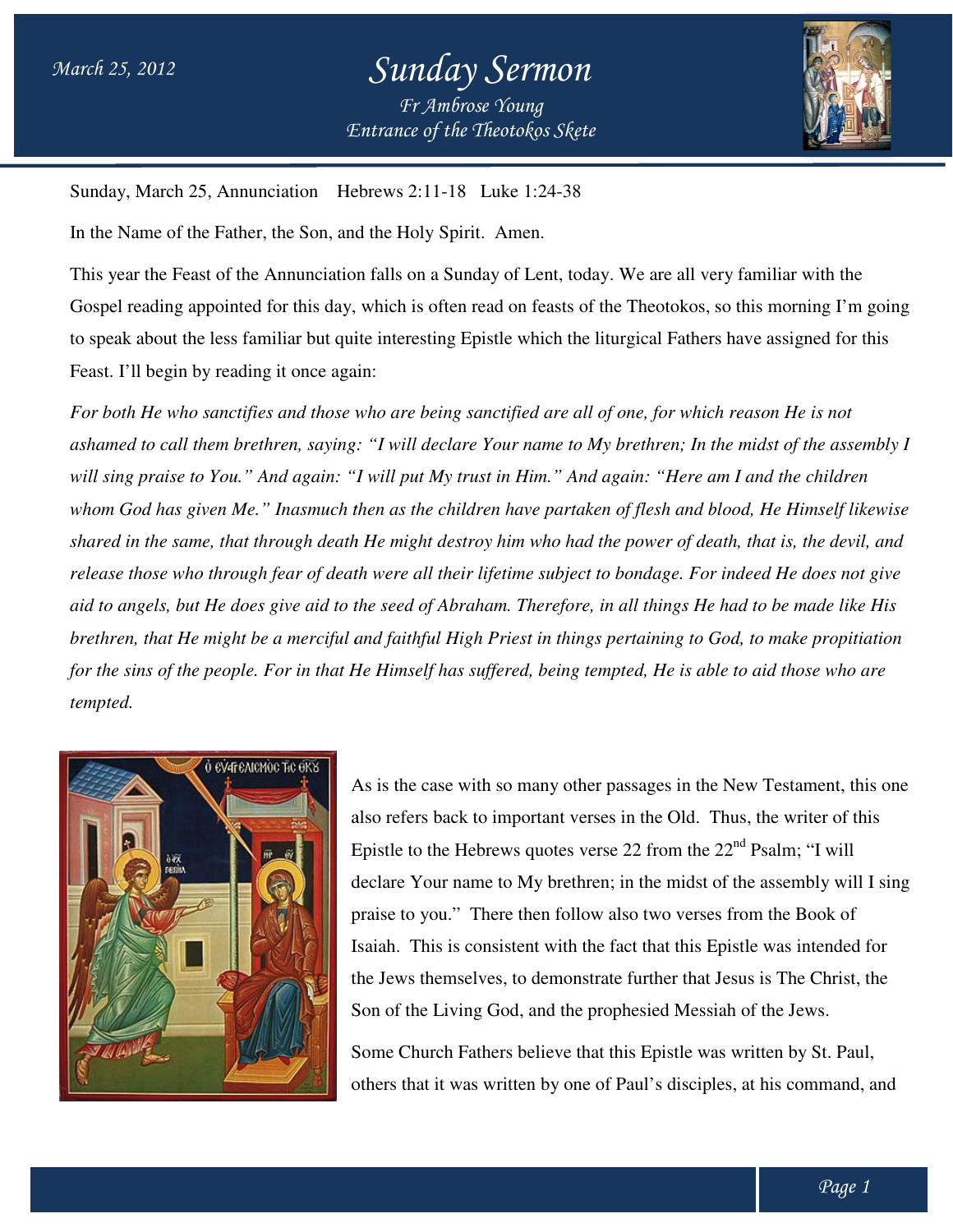

its composition has been dated to 63 A.D., before the destruction of the Temple of Jerusalem and before the martyrdom of Saints Peter and Paul in Rome. Its composition has been dated to 63 A.D., before the destruction of the Temple of Jerusalem and before the martyrdom of Saints Peter and Paul in Rome.<br>In this Epistle the writer invites us to grasp the reality of the brot

In this Epistle the writer invites us to grasp the reality of the brotherhood that exists between us and Christ<br>*precisely because He came to dwell among us in the flesh*. We remember, therefore, that the Lord came to save those whose names were written *"in the book of life of the lamb slain from the foundation of the world" "in the (Rev.13:8).*

Jesus always saw us as His brothers and sisters in the flesh, and He made it clear that He came in order to reveal our common Father to us and to proclaim His Name and His authority and His plan for our salvation.

our common Father to us and to proclaim His Name and His authority and His plan for our salvation.<br>This "plan" was inaugurated on this Feast Day, the Annunciation, when the Holy Spirit of God overshadowed the pure Virgin Mary and she conceived the God God-Man, Jesus Christ, in her womb.

It has always been interesting to me that although some of the angels of heaven fell through disobedience and It has always been interesting to me that although some of the angels of heaven fell through disobedience and<br>rebellion, the Lord never chose to become *their* savior, but only *our* Savior. So He did not become angel, but man, like unto us in every way except sin. This means that like us He suffered weariness, hunger, and temptation, pain. And by means of this taking on of our nature—which, again, begins on this Feast Day, the Annunciation—Jesus launched the plan for delivering us from bondage to death and Satan, the chief of the Annunciation—Jesus launched the plan for delivering us from bondage to death and Satan, the chief of the<br>Fallen Angels—as this morning's Epistle tells us: "*He Himself likewise shared in the same [nature as we], that through death He might destroy him who had the power of death, that is, the devil, devil, and release those who and release those who through fear of death were all their lifetime subject to bondage."* remember, therefore, that the Lord came to save<br>b slain from the foundation of the world"<br>d He made it clear that He came in order to reversuthority and His plan for our salvation.<br>on, when the Holy Spirit of God overshado

Therefore, this Feast Day is one of great rejoicing for believers, of great hope and gladness!

This, therefore, is truly a Feast of the Lord Jesus Christ, His conception in the flesh of the Virgin—but let us not forget that it is *also* a Feast of the Mother of God! This, therefore, is truly a Feast of the Lord Jesus Christ, His conception in the flesh of the Virgin—but l<br>forget that it is *also* a Feast of the Mother of God!<br>You see, brothers and sisters, in this sense the Virgin Mar

"mediatress"—between humankind and God Himself. Yes, and why? Because she provided a human nature for the Second Person of the Blessed Trinity. Without her solemn "yes", then, on this day of the Annunciation, the Incarnation of the Son of God would not have occurred. Let us never forget that and the debt we owe her. y a *mediator*—or, more properly, a<br>y? Because she provided a human<br>yes", then, on this day of the Annun<br>never forget that and the debt we ov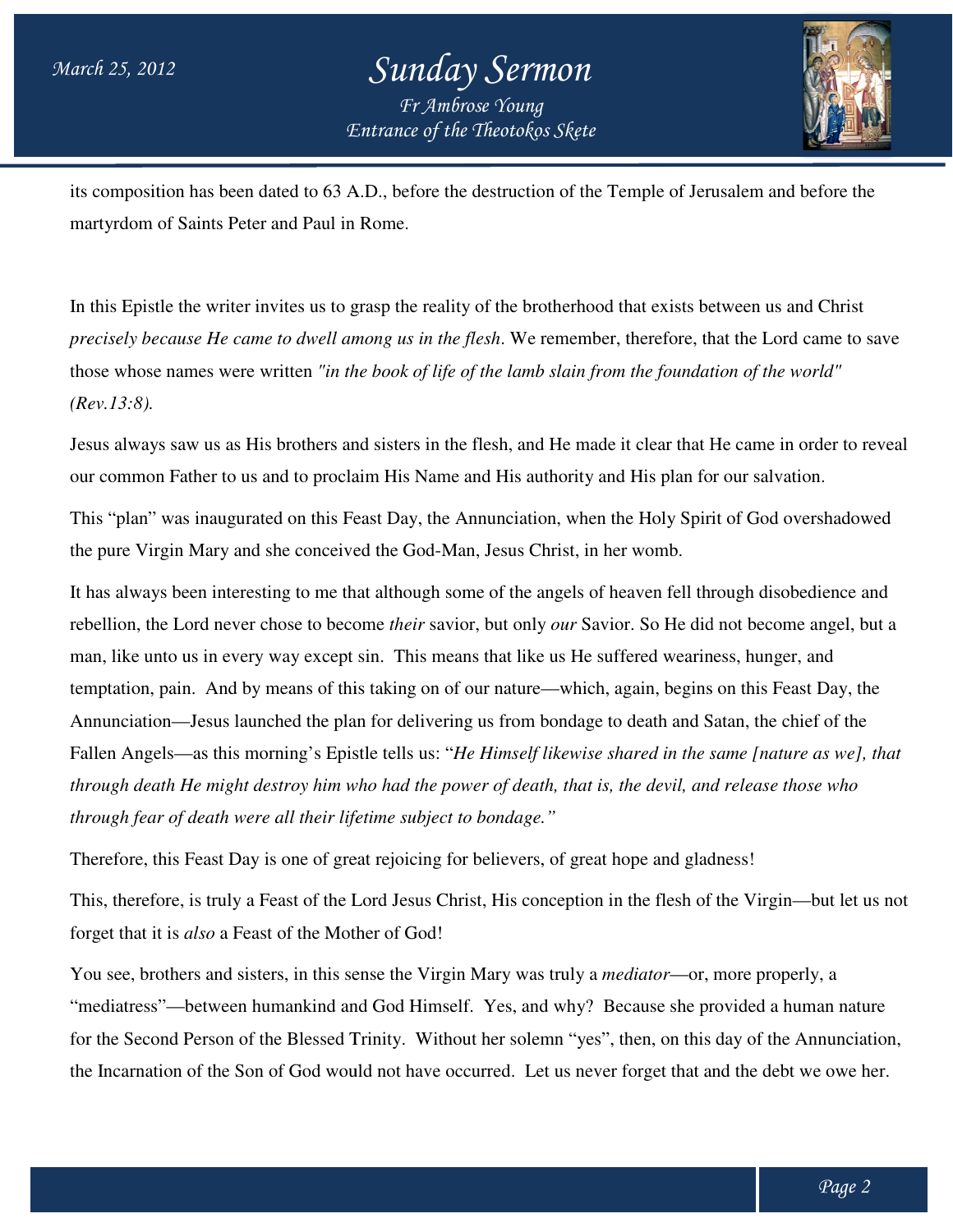

Now, in general, Protestants firmly reject the important role of the Virgin in this incredible event—the Incarnation—or, at least, they play it down, not seeing Mary as a mediatress at all and, in fact, disdaining this title because of the following verse in St. Paul's Epistle to Timothy: "There is one God, and one (eis) Mediator between God and men, the man, Christ Jesus..." (1 Tim 2:5-6).

Of course, clearly, St. Paul is emphasizing that Christ has the most important and transcendent role as the Mediator with God the Father because of His redeeming death on the Cross and His third day resurrection. one disputes that. But isn't it interesting that Paul uses the Greek word "eis" for "one" instead of "monos" meaning "only" or "alone"—therefore not *at all* excluding the possibility of other lesser mediators with God? Let us turn now to the historical record. Beginning even in the second century after Chr hundred years of the Ascension of the Lord into heaven and the later death of His dear Mother—the generation of the Apostolic Fathers—that is, those who had known and been instructed by the Apostles and Evangelists themselves--already began to speak openly and plainly of the crucial role of the Virgin as mediatress. mediatress. All of this exists in the documentation that has come down to us from those times. explanations even in the volumes of non-Orthodox scholars and historians. The fact that this seems to be unknown to many Western Christians is a mystery to me. Evidently Church history is not of interest to them. Protestants need only consult these documents to see that this was indeed the earliest teaching and firmly held belief of the Christian Church and not some later invention. Protestants need only consult these documents to see that this was indeed the earliest teaching and firmly held<br>belief of the Christian Church and not some later invention.<br>In the 5<sup>th</sup> century, a Holy Father of the Church learly, St. Paul is emphasizing that Christ has the most important and transcendent role as the<br>th God the Father because of His redeeming death on the Cross and His third day resurrection.<br>i that. But isn't it interesting hundred years of the Ascension of the Lord into heaven and the later death of His dear Mother—the g<br>of the Apostolic Fathers—that is, those who had known and been instructed by the Apostles and Evan<br>themselves--already beg resurrection. No ul uses the Greek word "eis" for "one" instead of "monos"<br>
l excluding the possibility of other lesser mediators with God'<br>
ing even in the second century after Christ—that is, within a

of St. John Chrysostom, preached a famous sermon on the Annunciation, which was later included in the dogmatic Acts of the Council of Ephesus, therefore giving it conciliar authority for all of us since that time.

In this wise sermon St. Proklos made the following statements, which I wish to share with you on this Feast Day: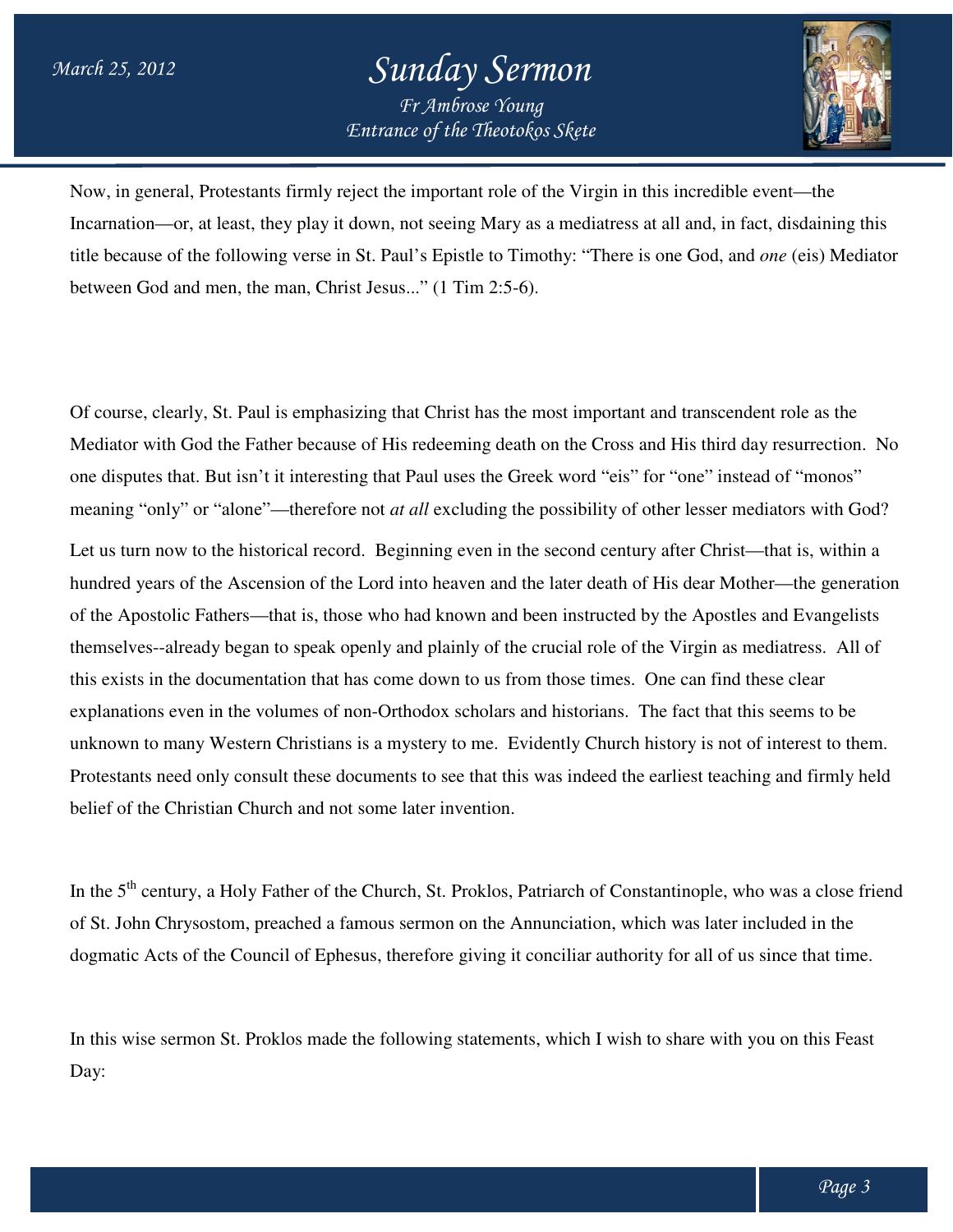

"Our present gathering," said the saint, "in honor of the Most Holy Virgin inspires me, brethren, to say of Her a word of praise, of benefit also for those come unto this churchly solemnity.

"It comprises a praise of women, a glorying of their gender, which (glory) is brought it by Her, She Who is at one same time both Mother, and Virgin. O desired and wondrous gathering! Celebrate, O nature, that wherein honor be rendered to Woman; rejoice, O human race, that wherein the Virgin be glorified….The Holy Mother of God and Virgin Mary hath gathered us here, She the pure treasure of virginity, the intended paradise of the Second Adam -- the locus, wherein was accomplished the co-uniting of natures, wherein was affirmed the Counsel of salvific reconciliation. "Our present gathering," said the saint, "in honor of the Most Holy Virgin inspires me, brethren, to say of word of praise, of benefit also for those come unto this churchly solemnity.<br>"It comprises a praise of women, a gl wherein the Virgin be glorified....The Holy Mother<br>re treasure of virginity, the intended paradise of the<br>co-uniting of natures, wherein was affirmed the<br>womb the Limitless God would make habitation,<br>b of a Virgin cannot l

"Whoever is it that ever saw, whoever heard, that within a womb the Limitless God would make habitation, Whom the Heavens cannot circumscribe, Whom the womb of a Virgin cannot limit!?" And this, by the way, is "Whoever is it that ever saw, whoever heard, that within a womb the Limitless God would make habitation,<br>Whom the Heavens cannot circumscribe, Whom the womb of a Virgin cannot limit!?" And this, by the way, is<br>the reason w Uncontainable God within herself. To continue:

"…The Lover-of-Mankind did not disdain to be born of woman, since this gave Him lif life. He was not subject to impurity, being settled within the womb, which He Himself arrayed free from all harm. If perchance this Mother did not remain a Virgin, then that born of Her might be a mere man, and the birth would be no wise miraculous; but since she after birth remained a Virgin, then how is He Who is born indeed -- *not* God? It is an inexplicable mystery, since in an inexplicable manner was born He Who without hindrance went through doors when they were locked. [Thus] when confessing in Him the co-uniting of two natures, Thomas cried out: 'My Lord, and my God!' (John 20:28)…. Mankind did not disdain to be born of woman, since this gave Him life. He was not subject to tritled within the womb, which He Himself arrayed free from all harm. If perchance this main a Virgin, then that born of Her migh

"We can be persuaded in this by the very name of the Archangel making annunciation to Mary: his name -- is Gabriel. What does this name mean? -- it means: 'God and man.' Since That One about Whom he announced is God and Man, then his very name points beforehand to this miracle…To save people would be impossible for a mere man, since every man has need of the Savior: 'for all, -- says Saint Paul, -- have sinned, and come short the Glory of God' (Rom 3:23)....Thus know...that having settled within the womb of the Virgin, [Jesus] clothed Himself in my fate….

"But tell us even more clearly, O prophet, Who is He? *The Lord is the God of Hosts*, says the prophet: 'God is the Lord, and hath revealed Himself unto us'(Ps 117[118]:27). 'he Word was made flesh'(John 1:14): there the Lord, and hath revealed Himself unto us' (Ps 117[118]: 27). 'he Word was made flesh' were co-united the two natures, and the union remained without mingling...."